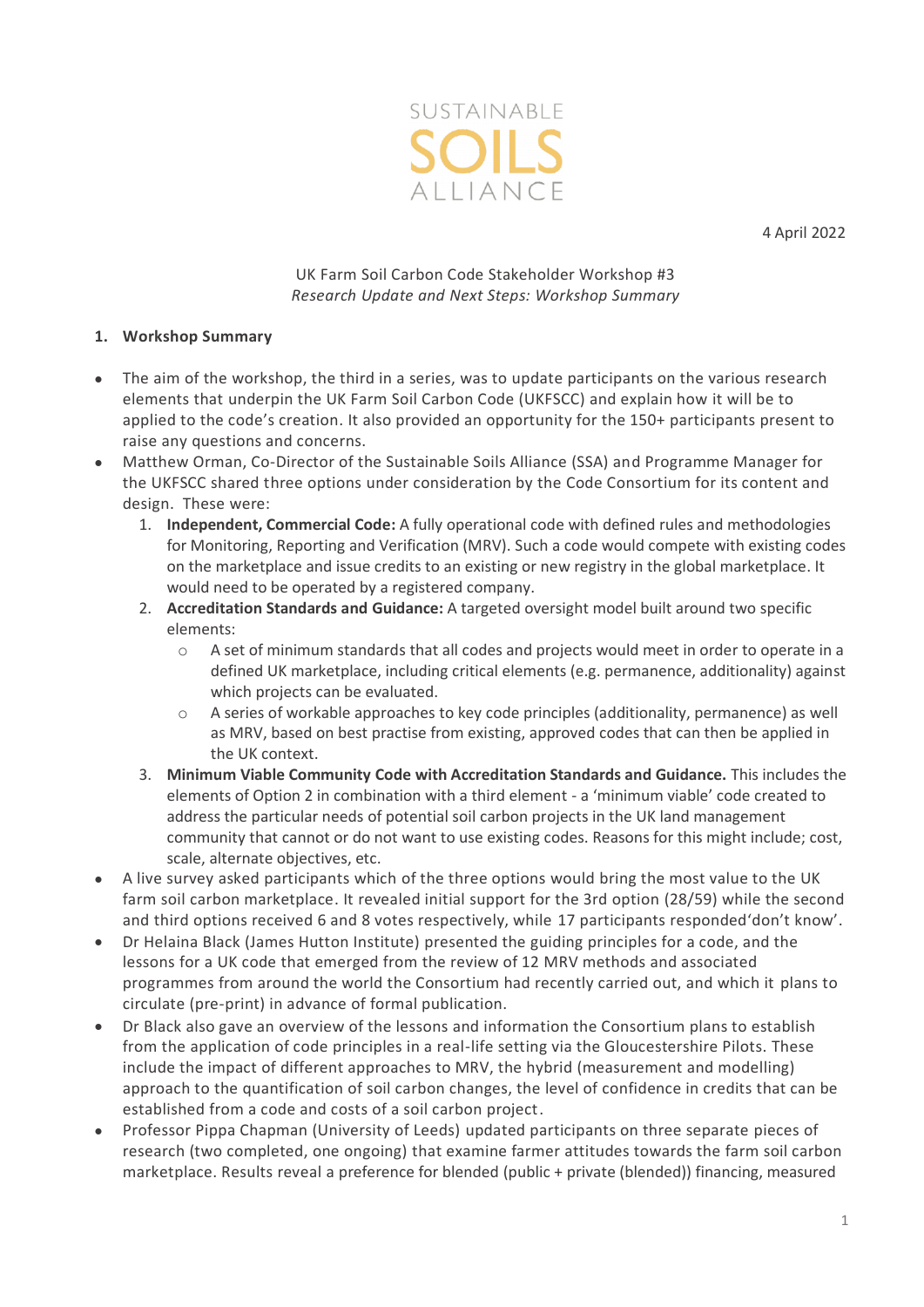(over modelled) soil carbon sequestered, and rewards for historic good practice and short (≤10 year) contracts and permanence periods.

- Professor Mark Reed (SRUC) provided an overview of the wider policy ecosystem with which the code would need to align, including developments at the international level and policy frameworks for investing in nature recovery from across the four UK nations. He emphasised the importance of expert groups applicable for different habitats and land uses, robust standards or codes and independent verification bodies.
- Issues that arose during the discussion/Q&A session included research into grassland soils, the role of tenant farmers, saturation, permanence, additionality, soil chemistry and biodiversity, and overall costs and competitiveness in the marketplace.

**The Consortium emphasised that the workshop launched the beginning of a brief (one month) consultation process on the merits of the three options and the content and structure of the different elements, and a short survey to that effect would accompany the meeting summary. In addition, participants were invited to contact the Consortium directly to share their thoughts.**

## **2. Three Options**

- Matthew reminded participants of the objective of the code, namely to create a clear, consistent and universal approach to the measurement, reporting and verification of soil carbon sequestration that can be applied to a number of different markets – whether soil carbon is monetised or not.
- He laid out the three options as follows:

|                  | <b>Independent, Commercial</b><br>1.<br>Code                | 2. Accreditation Standards &<br><b>Guidance</b>                                                   | <b>3. Accreditation Standards,</b><br><b>Guidance &amp; 'Minimum Viable</b><br><b>Community Code'</b> |
|------------------|-------------------------------------------------------------|---------------------------------------------------------------------------------------------------|-------------------------------------------------------------------------------------------------------|
| Scope            | A fully operational code                                    | <b>Accreditation scheme</b>                                                                       | <b>A fully operational Code</b>                                                                       |
| Role             | <b>Competes with existing codes</b>                         | Does not compete with existing codes                                                              | Sits alongside existing codes                                                                         |
| <b>Standards</b> | <b>Incorporates minimum standards</b>                       | Sets out basic minimum standards 'checklist'<br>that every code/project should achieve            | Sets outside minimum standards, and<br>minimum standards are included in the<br><b>MVCC</b>           |
| Methodology      | Fully prescriptive on MRV, additionality,<br>permanence etc | Includes best practice options, 'approved'<br>approaches to MRV, additionality,<br>permanence etc | MVCC prescribes approaches to MRV,<br>additionality, permanence                                       |
| <b>Users</b>     | <b>Applicable to all</b>                                    | <b>Framework would signpost users to</b><br>approaches suited to their needs (insetters<br>etc).  | CC would reflect niche/unmet market<br>needs (e.g. small scale, local authorites)                     |
| Registration     | Projects could register on any carbon<br>registry           | UK Land Carbon Registry could use min.<br><b>Standards to assess projects</b>                     | Developed specifically with the UK Land<br><b>Carbon Registry in mind</b>                             |

During the discussion that followed, the merits and drawbacks of the different approaches were considered as follows:

### *1. Independent, Commercial Code*

• **Pros:** This approach would meet the original objectives of the NEIRF project and UKFSCC Consortium – a commercially operated independent code with fully defined rules, methodologies and approaches to MRV as prescriptive as those for other codes in the marketplace. This would implement the guiding principles unique to farmland soil, and be able to sit alongside other UK ecosystem carbon codes e.g. peatland and woodland.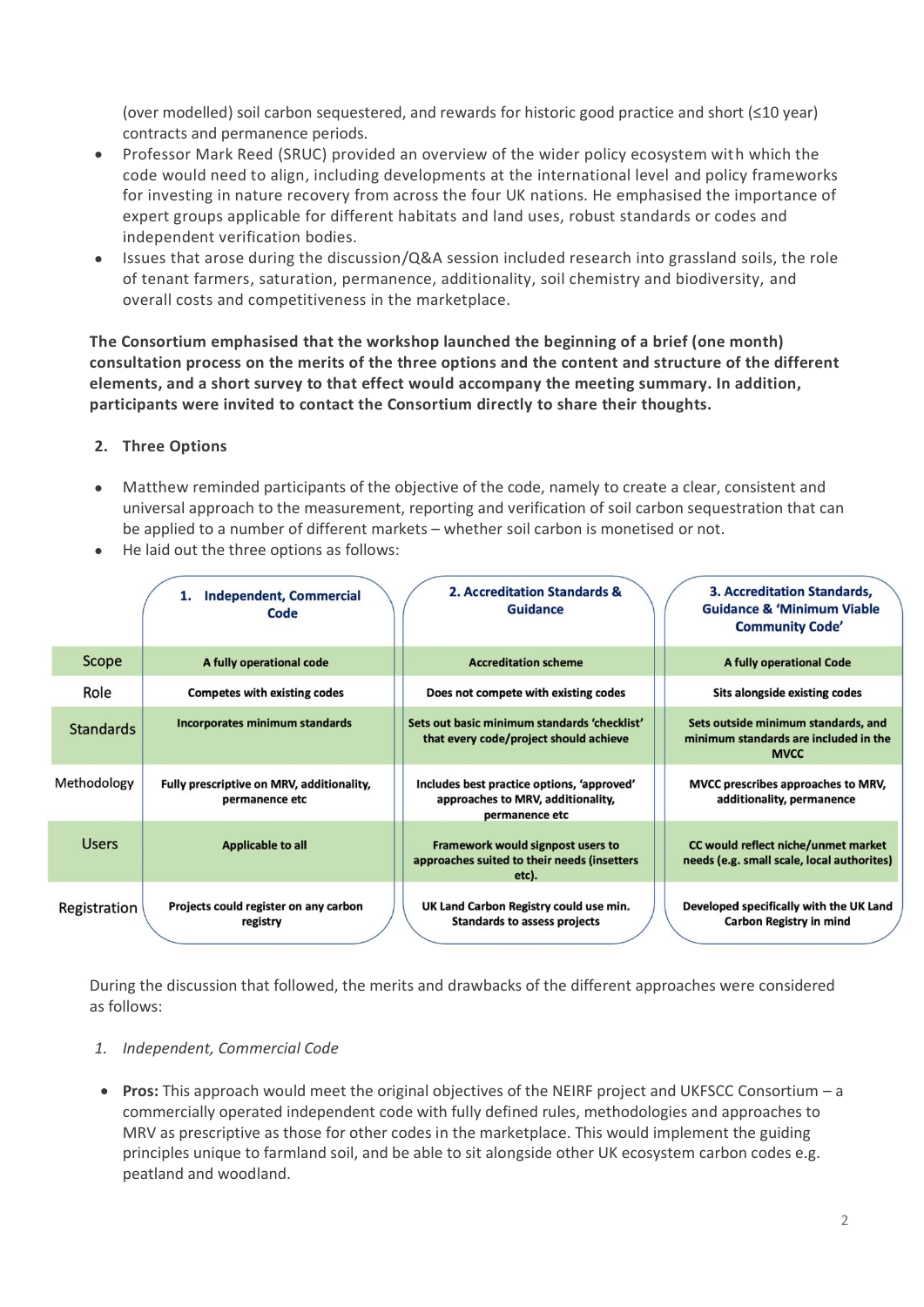Such a code has the potential to become a de-facto code for all UK soil carbon projects, thus standardizing MRV and other elements at a high standard which provide confidence to UK carbon credit buyers

• **Cons:** The code would be run by a registered company, which would need sufficient resources to operate and maintain all aspects of a code as a commercial entity, with soil carbon projects required to include sufficient costs to maintain this stand-alone infrastructure. As such, and given limited resources available, the code might not be financially viable in the existing UK marketplace. There is limited addedvalue to UK farming given the prevalence of existing codes.

### *2. Accreditation Standards and Guidance*

• **Pros**: It enables a focus on what many see as the priority for the code – minimum standards that all codes or projects should meet in order to operate in the UK marketplace. These standards would address critical elements e.g. permanence, additionality against which projects can be evaluated – and seen to either pass or fail.

In the short term, these standards would be owned and managed by the SSA, but to give them particular authority, they might become affiliated with the UK land carbon registry and/or be delivered through a recognised accreditation scheme. A clear, credible Government policy 'landing space' would ultimately be valuable in providing tangible authority to the importance of the standards and guidance.

These minimum standards should achieve a "levelling up" of the marketplace, as well as highlighting less scrupulous players and encouraging them to raise their game. It would embed a level of 'trust' in the marketplace for farmers and other users.

The second element (Guidance) would reflect the different needs of different market users – off-setters, insetters, ecosystem services buyers – and in that way give users flexibility and consistency where it is needed as long as baseline criteria provided by the baseline standards are met.

This would come in the form of a series of standardised options - workable approaches for additionality, permanence etc. based on best practise that we have identified from existing programmes and approved codes that can then be applied in the UK context.

Users could also use the guidance to benchmark/compare the different approaches, and instil direct comparability of carbon credits from different codes.

This approach could potentially be used to enable existing codes to register credits with the UK Land Carbon Registry, and therefore support a comprehensive ecosystem carbon marketplace, with existing peatland and woodland codes plus other habitat codes in development.

• **Cons**: This approach would not result in the delivery of a code in of itself, but rather a stand-alone oversight model.

Unless adopted by any government authority (in each devolved administration) there would not be any formal requirement for codes/projects to comply with the minimum standards. Its uptake might depend on demand from credit buyers.

Finally, there would be questions around the legitimacy and transparency of the process by which those minimal standards are created and modified over time. To address this, a voluntary governance body (based on the UKFSCC Consortium as a start) could take responsibility for maintaining the standards, and a set of principles for stakeholder engagement should be part of the framework, detailing how modifications would be made.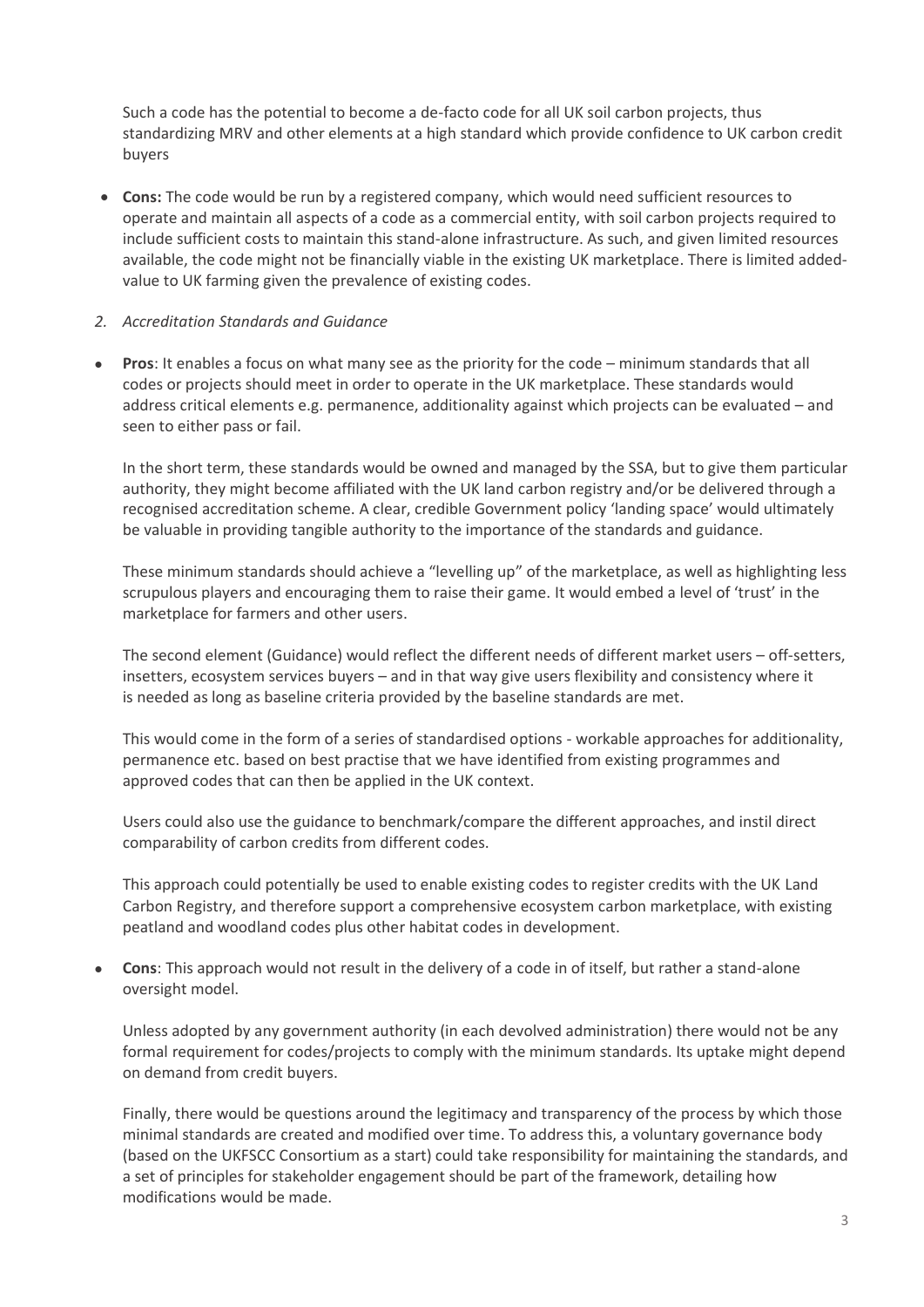- *3. Accreditation, Standards and Minimum Viable Community Code*
	- **Pros:** This option could add real value to the UK soil carbon marketplace and address a gap for potential UK soil carbon projects. It would include the two elements included in the second option – the minimum standards and the commercialisation – but add to them a third, what we are referring to as a 'Minimum Viable Community Code'.

This Community Code (CC) would be created to address particular needs of UK soil carbon projects that. would not be viable or are not served by the existing codes and/or marketplace. This code could add something new to the marketplace, sitting alongside but not competing with existing codes.

The CC would be built around UK specific needs - as the woodland and peatland codes were - and include clearly defined approaches to specific challenges - e.g. how to integrate them with other ecosystem services and the thorny issue of additionality - how to successfully blend public and private income sources. As a live code, there would be regular reviews and updating of the rules to enable additionality and other rules to be adapted to reflect changing public policies across the UK nations.

The CC "home" would ideally be alongside the existing and future UK habitat carbon codes with credits registered and issued through the UK Land Carbon Registry.

• **Cons:** Many of the 'cons' for Option 2 would be applicable here.

There is currently a degree of uncertainty over the exact scope and detailed content of an operational version of the CC. Clarity might only emerge once the issues over viability, constraints to using existing codes, alternate objectives are better understood e.g. wider policy benefits, alternate commercial objectives.

For a CC to be viable, especially for small projects or niche markets, there is likely to be a need for subsidy/contribution from public/private funding for its operation - (similar to woodland and peatland codes, managed in kind by Forestry Commission and IUCN, respectively). Without such support, it is unlikely that costs/fees can be low enough for a CC.

There currently is no such 'host' aligned to take on the CC and support it.

### **3. Review Outcomes**

- Dr Black explained that the Consortium had recently completed and submitted for publication a review of 12 MRV methods and associated programmes from around the world. This was not intended as a performance review but to inform the content of the UK code. It plans to circulate a pre-print version within the next month.
- The Review concluded with a series of **guiding principles** for a code, as well as **lessons for the UK code** as follows: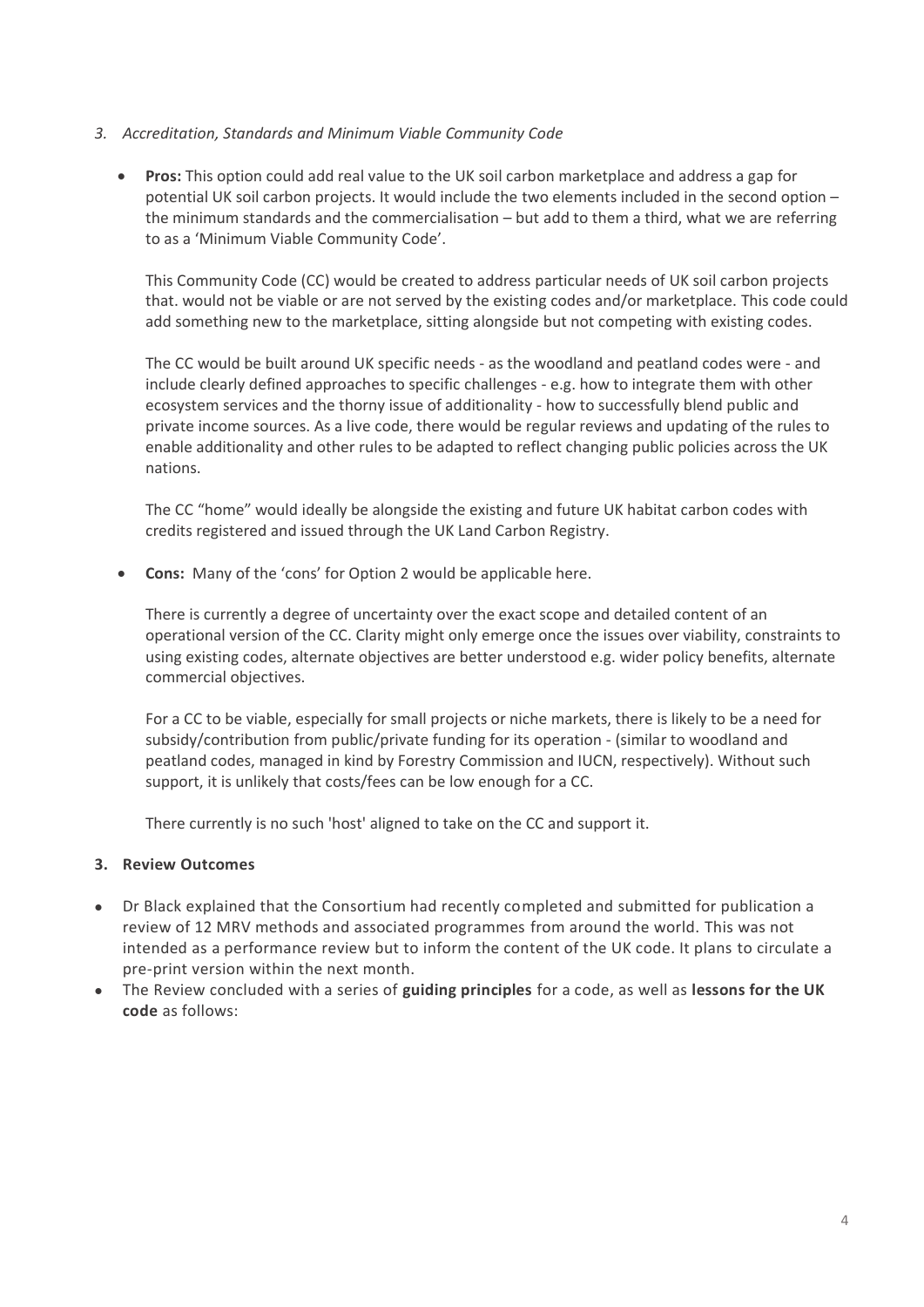#### *Guiding Principles*

| <b>GOVERNANCE</b>                   | Maintain transparent policies, processes,                                                  |  |  |
|-------------------------------------|--------------------------------------------------------------------------------------------|--|--|
|                                     | Align with national and international legislation and regulation                           |  |  |
|                                     | Work with established registry /registries to issue and track credits from cradle-to-grave |  |  |
|                                     | Ensure the integrity of soil carbon as an emissions reduction strategy                     |  |  |
| <b>EVIDENCE</b>                     | Access expert advice e.g. agronomic, soil science, economic, social, etc                   |  |  |
|                                     | Use peer-reviewed and credible publications and reliable models and methods                |  |  |
|                                     | Address the evidence gaps with new analyses from existing and new data                     |  |  |
|                                     | Work with stakeholders to identify and prioritise evidence gaps                            |  |  |
| <b>ADDITIONALITY</b>                | Establish that management changes should result in emission reductions                     |  |  |
|                                     | Ensure that market finance is essential to facilitating the change                         |  |  |
|                                     | Support alignment with public funding, and environmental regulation                        |  |  |
|                                     | Recognise potential added-value from co-benefits                                           |  |  |
| <b>PERMANENCE</b>                   | Recognise that management must maintain GHG reductions / soil carbon gains                 |  |  |
|                                     | Adapt to the challenges of transitioning and long-term management                          |  |  |
|                                     | Use credit adjustments for risks to permanence and leakages                                |  |  |
|                                     | Support flexibility to enable adaptation and reduce risks                                  |  |  |
| MEASUREMENT,                        | Use reliable measurement and modelling methods                                             |  |  |
| MODELLING,<br><b>MONITORING and</b> | Address method uncertainities in soil carbon credit quantification                         |  |  |
| <b>REPORTING</b>                    | Conduct periodic resampling and remodelling under project monitoring                       |  |  |
|                                     | Regularly report progress in GHG reductions and soil carbon gains                          |  |  |
| <b>VERIFICATION</b>                 | Establish and apply recognised standards throughout the verification process               |  |  |
|                                     | Embed independence and qualified personnel in the verification process                     |  |  |
|                                     | Comprehensively audit projects, from reports to site visits and supplementary data         |  |  |
|                                     | Deliver transparency from project audits                                                   |  |  |
| <b>STAKEHOLDERS AND</b>             | Understand who wants to use a code, why and in what context                                |  |  |
| <b>MARKET-PLACE</b>                 | Recognise when existing codes do not meet these needs                                      |  |  |
|                                     | Work with stakeholders to deliver a workable code                                          |  |  |
|                                     | Maintain engagement to keep a code active, relevant and practical                          |  |  |

### *Lessons for the UK Code*

- Dr Black explained that there is no such thing as an 'off the shelf code', all codes need **adapting** every time they are used by a project and specifically to the UK environment. There is considerable development and revision time required to get a code up and running, and then to maintain a code. This has implications for what is needed in the UK, and what can be delivered by this team given available resources.
- **Additionality** rules in existing codes do not account for the UK's distinctive farming environment where public finance is a significant and dynamic factor. A UK code must enable public and private finance to complement each other.
- Carbon markets are supposed to enable the **permanence** of removal of carbon from the atmosphere, which in short means that farming funded through this route should transition to consistently lower GHG emissions and higher soil carbon stocks.
- Most codes use internal standards to **verify** their carbon credits. Although these are sometimes rigorous, they are generally not transparent, not comparable between codes and not independent.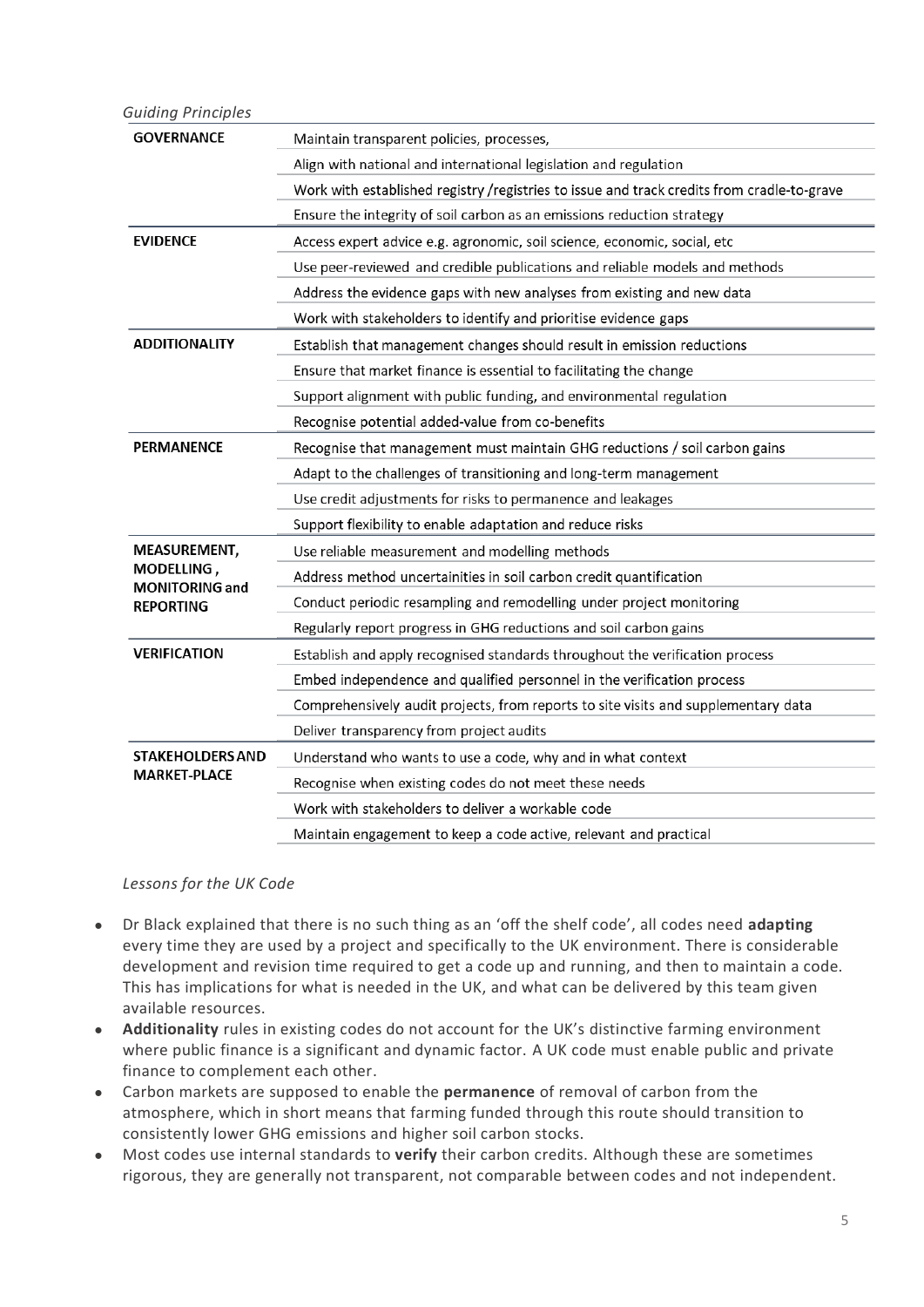• The **number of codes** is growing every month – and many could be adapted to the UK with enough effort and resources. This means there are different routes that the UKFSCC could take to fill any gap in the marketplace. The proof of their integrity can be determined by applying the guiding principles.

# 4. **Pilots**

Dr Black explained how the code development needed to learn from applying a code in a **real-life setting** – hence the importance of the Gloucestershire Pilot with 20 fields, 20 farms with similar soil types and different arable systems (conventional, organic, regenerative, transitioning).

- The pilots will include the collection of **different types of data** to support both baselining and credit quantification. The primary focus will be on what is called a "hybrid approach" combining modelling and measurement to address both soil carbon stocks and GHG emissions. The first sampling of the soils has just been completed.
- She shared a few highlights of what will be collected and the value it will provide:
	- i. **Trial baselining in arable systems**. How do different approaches to MRV influence the baselines? The data from the chosen fields will provide critical insights into effort needed to monitor for change in soil carbon in UK arable fields.
	- ii. **Trial the hybrid quantification** of soil carbon changes. The pilot provides a rare opportunity to combine robust soil measurement and (reputable) soil modelling to explore how different management changes will affect soil carbon and the resultant credits that can be issued, and critically the confidence in these credits.
	- iii. **Confidence in credits**: Uncertainty is influenced by the amount and quality of data available from farm to field, and the pilot will explore how these effect credits. Ultimately a great deal of effort goes into data collection and reporting and the Consortium would like to examine which data influence confidence most.
	- iv. **Costs of a soil carbon project** can be significant using existing codes, and so could be a barrier for UK soil carbon projects. The pilot will allow us to look at these to see what sort of scaling will be needed to make projects affordable.

*What will be collated through the Gloucestershire Pilot*

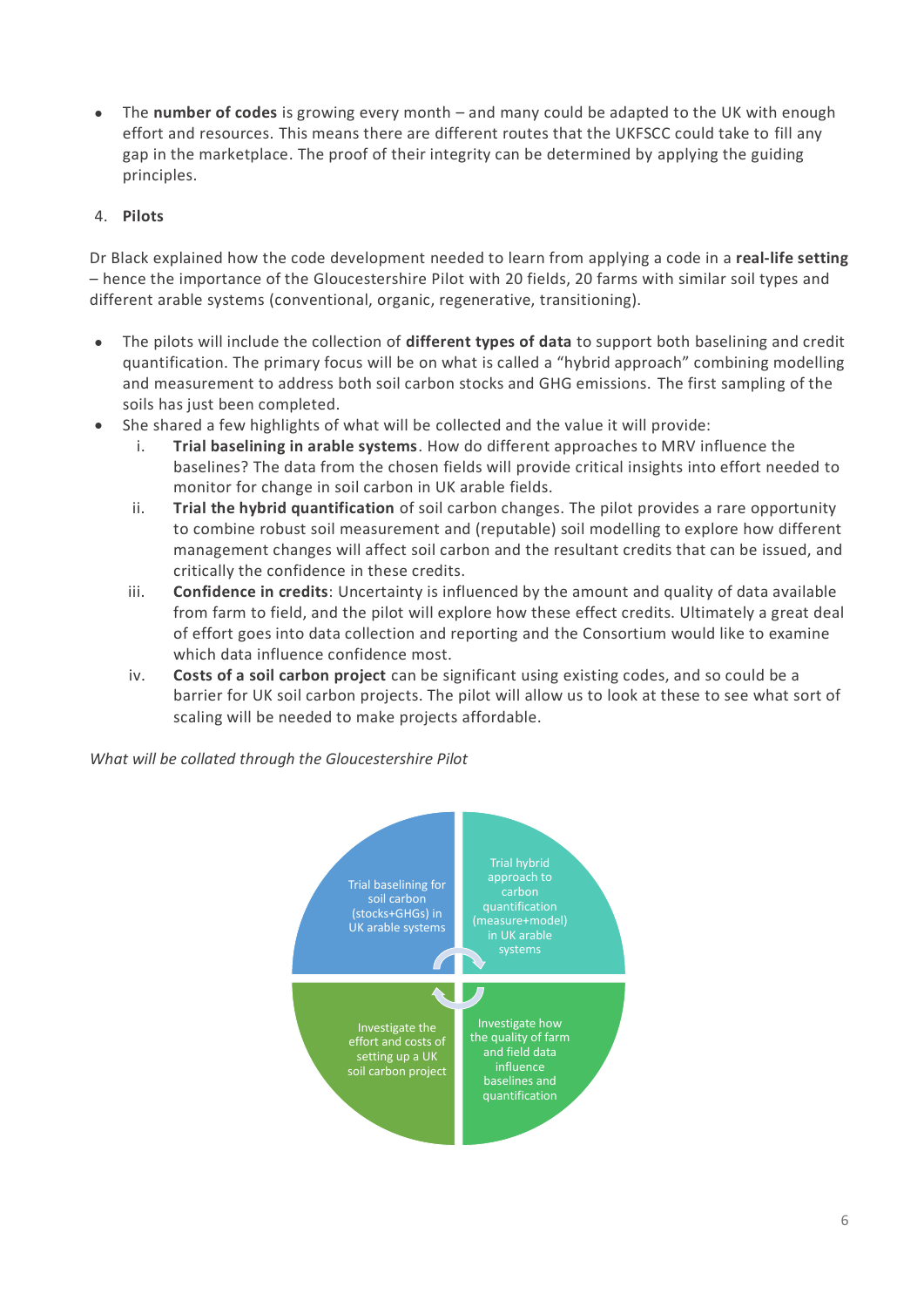# **5. Farmer Survey**

Professor Pippa Chapman shared the results of two recent and one ongoing survey of farmer opinions on the agricultural soil carbon market and UKFSCC.

- The UK Farm Soil Carbon Code Survey is ongoing, and has so far got 43 complete answers, including:
	- o Practically ALL farmers are already implementing practices (e.g. min-till, field margins, cover crops) but the majority would still do more if paid for.
	- o Strong preference for public and private (blended) financing.
	- o Farmers are happy to be paid for measured soil carbon sequestered (63%), but less so for carbon from modelling (21%).
	- $\circ$  Farmers want to be credited/rewarded for what they have done in recent past if they were managing their land 'well' (42%).
	- o Most (over 85%) of farmers wanted a 10-year or less contract and a less than 10-year permanence period.
- The survey also collected some qualitative comments:
	- o "Farmers need to think carefully regarding this whole area as they may need carbon credits in order to show themselves as being carbon neutral. Hopefully, this code will enable this to be clearer and transparent."
	- o "It [the Code] should be independent and policed it should register all fields so double accounting cannot happen; it should not be forced down routes by biased individuals with commercial interests in selling carbon."
	- o "This [soil carbon] is a fast-moving topic; you need regular communication to keep farmers engaged right through the process."
	- o "Reward for effort circumstances change. Annual contract moving year to year long term presents too many problems."
	- o "It is my hope that the Consortium involved recognizes the substantial benefit well-managed, grazed grassland plays in sequestering and storing carbon and, with that in mind, has a plan to reward grassland area alongside arable areas."
- Prof Chapman also shared two recent studies carried out in UK, also based on interviews with farmers (Hewson, MSc Dissertation RAU, 2022 and Jones, MSc Dissertation CISL, 2022). Results included:
	- o The needs of farmers and investors may be at odds with each other.
	- o Farmers believe that they should be paid for carbon storage from historical practices and practices they adopt for other reasons (although carbon markets do not see this as "additional").
	- $\circ$  Farmers did not think it was fair that those who had degraded their soils stood to gain most from carbon markets.
	- o However, regenerative agriculture is seen as "the right thing to do" whether or not carbon markets paid for it (and could increase profitability by reducing input costs, reduce risks from extreme weather and produce higher quality food).
	- o Many farmers are deferring entry to market schemes due to:
		- A lack of transparency around carbon prices (farmers did not feel able to judge whether they were being offered a fair price for their carbon).
		- Concerns around long contract lengths.
		- Other contractual issues (e.g. how to share benefits with tenants, risks with contractors and tax).
		- A lack of clarity on how engagement with carbon markets could affect Defra's Environmental Land Management (ELM) schemes eligibility.
		- Concerns about the accuracy of soil testing for baselines and whether results will be accepted by markets.
		- Concerns about future insetting demands from buyers if they have already sold offsets to third parties.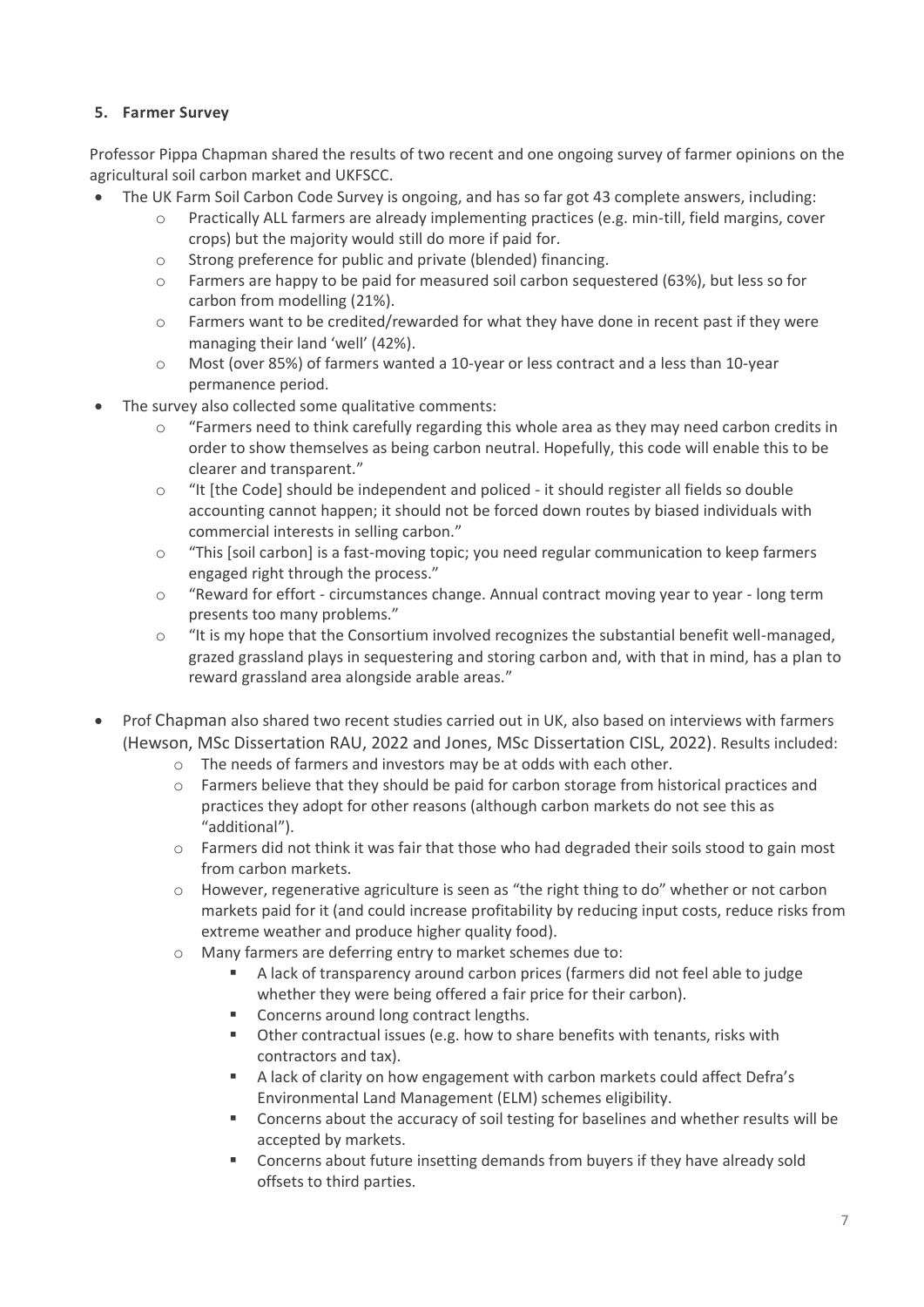A trade-off between flexibility versus consistency of management to maintain carbon stocks.

## **6. Policy Context**

Professor Mark Reed (SRUC) provided an overview of the wider policy ecosystem into which the code would fit as follows:

- The code should align with **developments at the international level**, such as the SBTi (aimed at buyer integrity) and with the Core Carbon Principles (aimed at supply side integrity) being developed by the Integrity Council for Voluntary Carbon Markets (part of the Task Force on Scaling Voluntary Carbon Markets, a global private-sector led initiative initiated by Mark Carney). These are broad however, for example, providing additionality principles or pushing markets from avoided emissions towards GHG removals (although SBTi have recently consulted on this, and this position may change).
- All four UK countries are working on **policy frameworks for investing in nature recovery**, with significant work under way in both Scotland and England. For example, Scotland have just published Interim Principles for Responsible Investment in Natural Capital. Defra is currently looking to develop a standards framework for ecosystem markets to try and bring some coherence to the currently very complicated landscape, integrating high level principles, such as the Core Carbon Principles being developed internationally by the Integrity Council for Voluntary Carbon Markets, with other rules and criteria that could protect the integrity of national voluntary markets in the UK.
- There is a clear desire among policymakers for market integrity, which requires some agreed rules and principles. The goal is to achieve **alignment or integration**, where appropriate, at a national level, for example through government-level policy forums or the work of the ecosystem markets coordination group chaired by the Joint Nature Conservation Committee (JNCC).
- There is a hope that it may be possible to **reduce the amount of different data** that has to be collected by landowners to engage with different codes, and get economies of scale for verification bodies who might be able to be accredited to work with multiple codes that share similar designs, keeping verification costs low for project developers.



• Underneath these broad policy and market principles, mechanisms are needed to **accredit individual carbon codes and other types of ecosystem markets**. The Consortium is examining the range of bodies and mechanisms that could fulfil this role, taking into consideration relevant ISO standards, and bodies

*National/international standards policy context*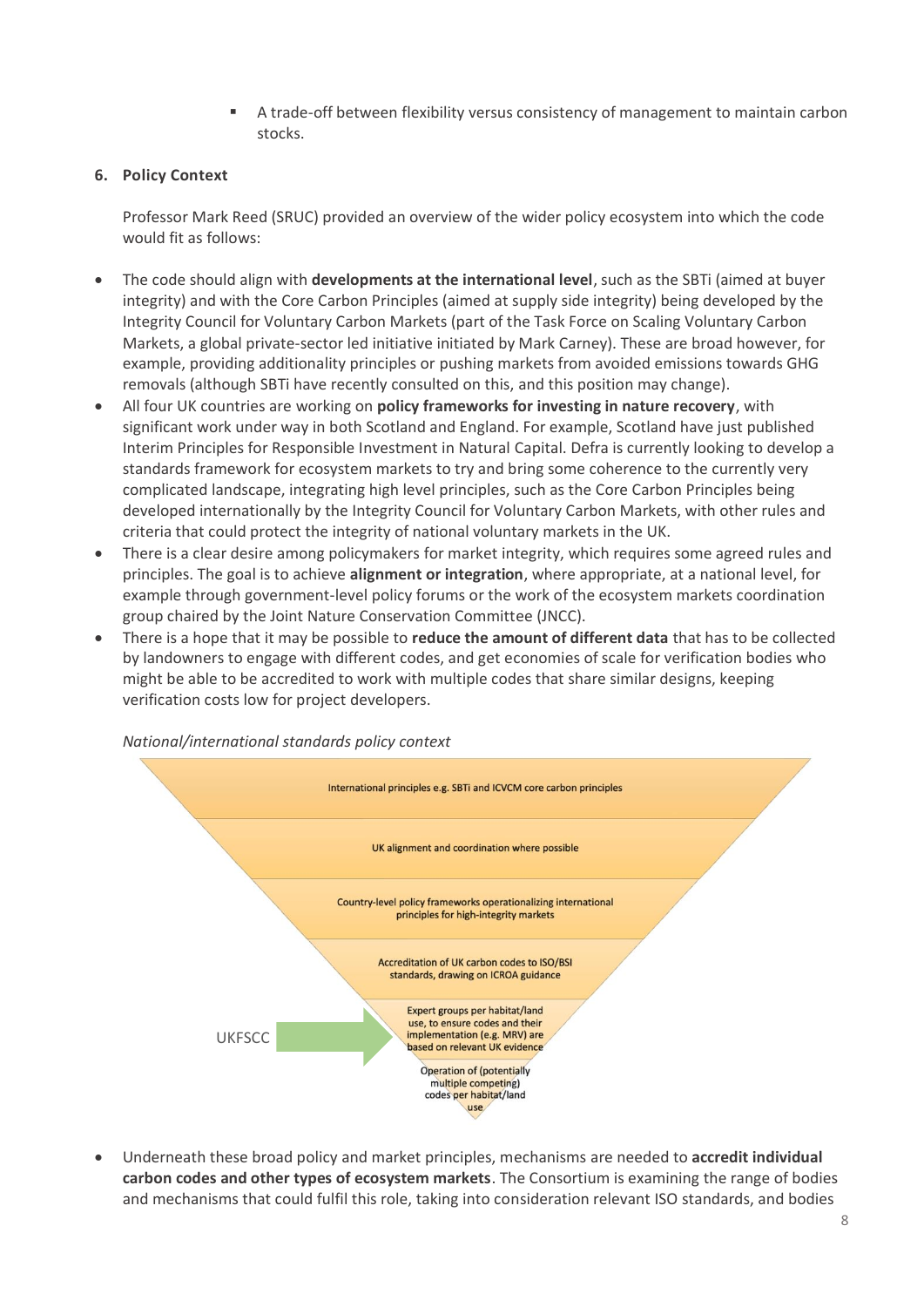such as UKAS who accredit the Woodland and Peatland Codes. International experience, for example through ICROA who already provide quality assurance for carbon offsetting in international markets, could provide a useful basis for this work.

- However, ISO standards are silent on many of **the specifics of carbon codes**, as they differ between land uses and habitats. So, it would in theory be possible to get a code accredited to ISO standards that take samples to very different soil depths, or that operate very different minimum permanence periods, leaving the market open to schemes with very different levels of integrity. Similarly, in the Saltmarsh Code project, consideration is being given as to how a Verra code could be used in UK saltmarshes, making sure there is sufficient UK-based evidence to develop projects that will actually work in the UK.
- As a result, whether or not we decide to take this route, there is a need for **expert groups to provide guidance and set additional** standards within different habitats and land uses, to ensure the integrity of UK carbon codes, signposting buyers and sellers alike to schemes that meet the benchmarks they set. Robust methodologies will be key, and such groups might be able to provide best practice and objective criteria, and be able to keep standards under review so they can adapt to the latest evidence as it becomes available.
- In the future, this could also help to guide decisions about how the **more robust standards or codes** could be supported or promoted. For example, through the inclusion of UKAS accredited codes in the government's Environmental Reporting Guidelines.
- It may also be able to enable **independent verification bodies** to become accredited by UKAS to operate with multiple codes in a given land use or habitat, reducing costs to these bodies. These ideas are all very putative at this point, hence why the Consortium hopes to hear your views about how we might develop something in this space that could add value to the current ecosystem of existing soil carbon codes, standards and schemes operating in the UK, whilst making it easier and safer for both farmers and investors to engage with soil carbon markets.

# **7. Discussion**

The following is a summary of the Q&A and discussion:

- The **lifespan** of a code depends on how actively it is being used new methods need to reflect new circumstances, however, 12-24 months is not unusual. Even 'prescriptive' codes are not set in stone but require adaptation/discussion between project owners and operators e.g. on MRV to reflect circumstances.
- Under the Woodland and Peatland Codes, **costs** for development and registration are subsidised by government. Where costs are high and run over a long time (30+ years), certainty is needed that the body responsible will be in place over that period – emphasising the importance of some degree of government 'ownership'.
- There are many different approaches to **permanence** in existing codes some up to 50-100 years. Permanence needs to be understood as permanent change (and not simply permanent storage), and how to support the immediate transition to lower GHG/high carbon farming that can be maintained long-term. This might be achieved by contract terms, payments and credits issuance, buffer pools and risk sharing – including regional circumstances where farmers might have to change practices. The focus needs to be on getting farmers to increase their carbon stocks until saturation – and what role the marketplace can have in achieving this.
- There is little/no appetite at government level to prevent **competition** in the marketplace. For example, the Peatland Code has a competitor (Wilder Carbon) with buyers checks, with a minimum 50-year period and conservation covenants that could be more attractive to investors. The minimum standards provide benchmarks against which to test schemes and give farmers confidence about which schemes to participate in.
- When it comes to farming types, the Consortium is working 'module by module' starting with arable, which is less complex than **grasslands** and considerably less complex than rotational systems. The modelling is calibrated for arable, but the plan is to expand to other systems. One participant raised the